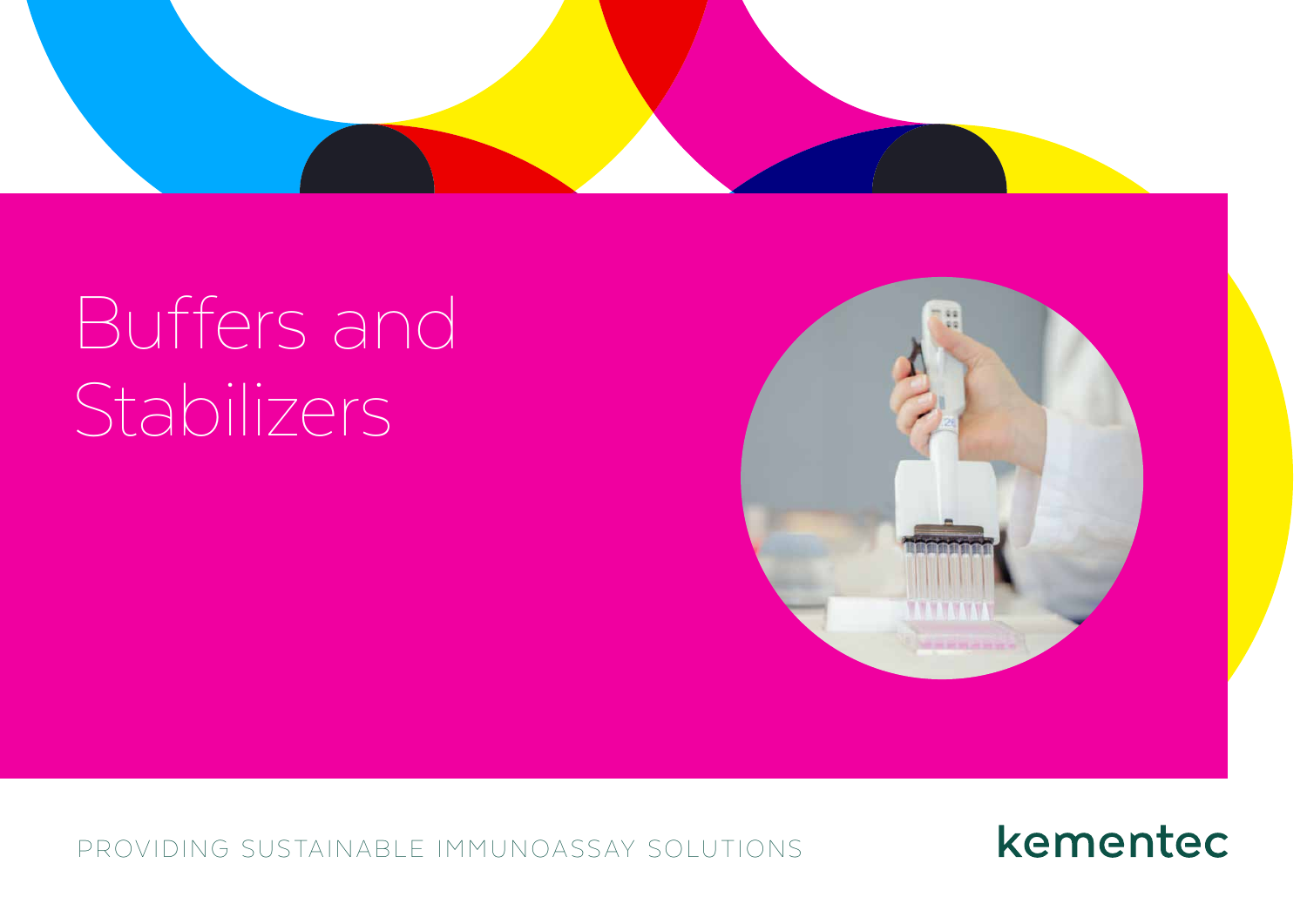## Buffers and Stabilizers

Kementec Solutions' ECO-TEK buffers are designed for use in colorimetric as well as in chemilumine-scence based assays such as ELISA, Western Blotting and IHC. They are all ready-to-use and robust diluents offering superior stabilization of proteins conjugated to Horseradish Peroxidase (HRP) and Alkaline Phosphatase (AP). These stabilizers prevent loss of enzyme activity and maintain the proteins molecular conformation. Furthermore all our ECO-TEK buffers are Bovine Serum Albumin (BSA) free and several are animal free.

#### WellChampion®

#### Plate Blocking & Protection Buffer for pre-coated plates

WellChampion preserves and protects biological activity of proteins and other biomolecules coated and dried on microwell surfaces. The protection of the coated and dried surface prevents degradation, denaturation and leaching. As WellChampion also efficiently blocks any free binding sites left on the microwell surface after coating, separate blocking of the surface is not necessary. WellChampion dramatically speeds up your plate coating and stabilization process in most cases at the same time resulting in improved assay sensitivity.

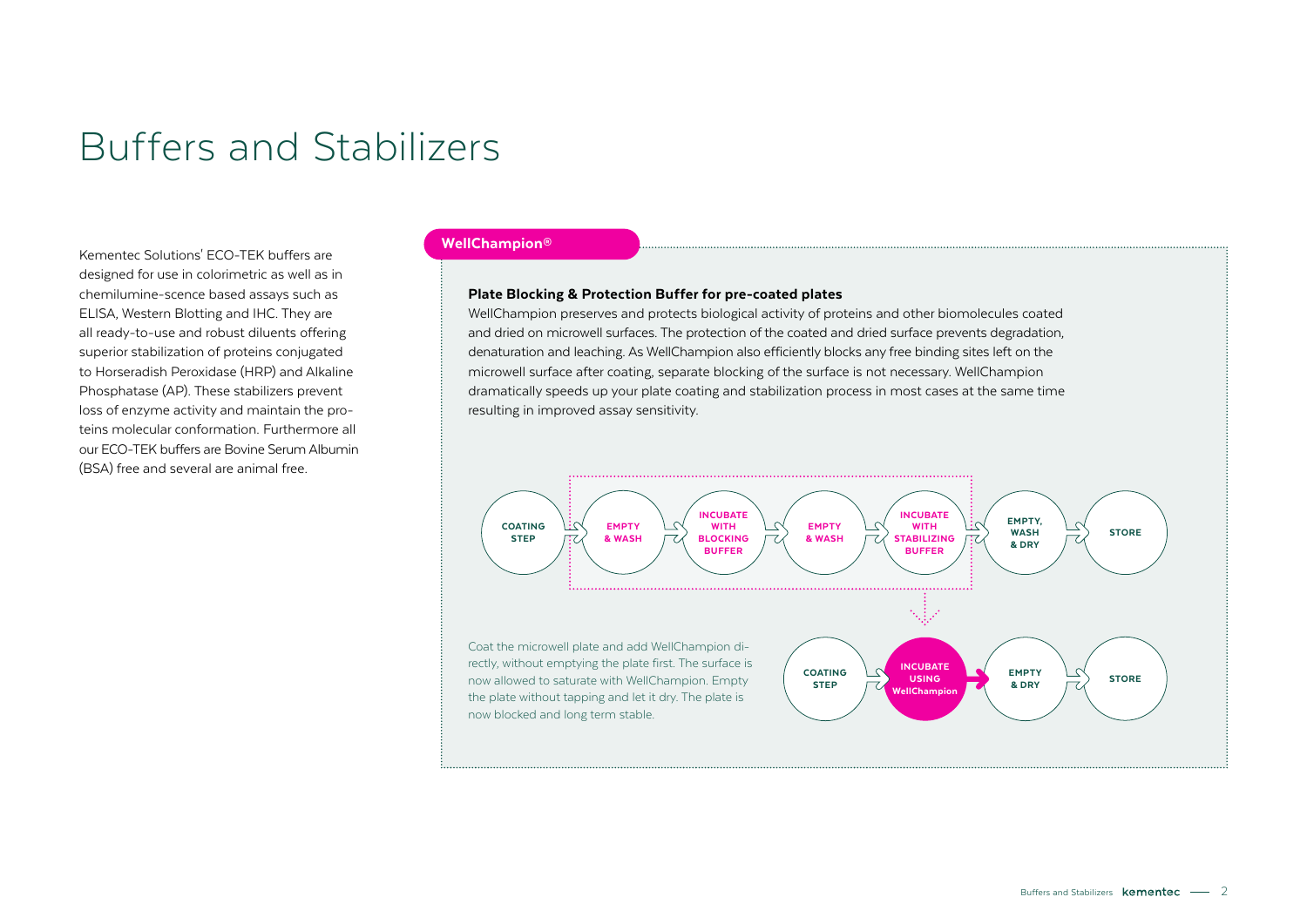### **Choose the right buffer**

The following table will guide you to the optimal choice of our different solutions. D: Diluent, S: Stabilizer

| <b>Buffer</b>                  | <b>Standards</b><br>& Controls | <b>Samples</b> | HRP-<br>conjugates | ΔP-<br>conjugates | <b>Antibodies</b> |
|--------------------------------|--------------------------------|----------------|--------------------|-------------------|-------------------|
| HRP-StabilPLUS <sup>*</sup>    |                                |                | D/S                |                   |                   |
| AP-StabilPLUS <sup>**</sup>    |                                |                |                    | D/S               |                   |
| UNI-StabilPLUS <sup>**</sup>   |                                |                | D/S                |                   |                   |
| Protein-StabilPLUS             | /ς                             |                |                    |                   |                   |
| Antibody Enhancer <sup>*</sup> |                                |                | D/S                | D/S               |                   |
| Sample X-tra **                |                                |                |                    |                   |                   |
| Effect Diluent **              |                                |                |                    |                   |                   |

\* Cannot be used with antibodies against rabbit immunoglobulin \*\* Animal free

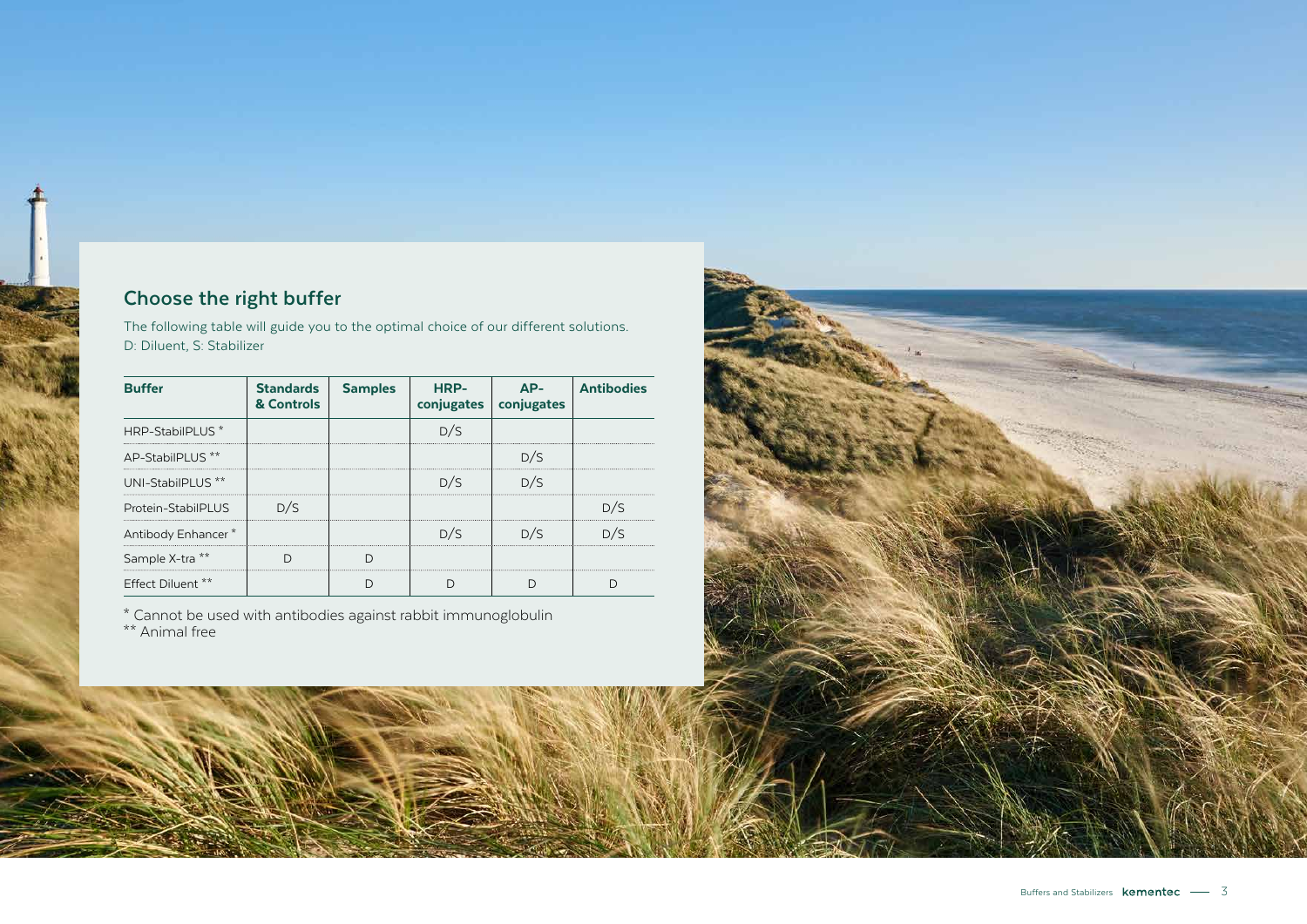#### Synthetic Blocking Buffers

#### Blocking Buffers for ELISA and Blotting

Purely synthetic, protein free blocking buffers for ELISA and Blotting applications with high blocking capacity: Improving signal-to-noise ratio values and eliminating the risk of false positive cross reactions in the assay.

#### HRP-StabilPLUS

#### HRP Conjugate Diluent & Stabilizer

HRP-StabilPLUS is our most successful and widely used conjugate buffer for HRP labeled proteins due to its unsurpassed long lasting stabilizing effect in both high and low protein concentrations.

#### AP-StabilPLUS

#### AP Conjugate Diluent & Stabilizer

AP-StabilPLUS is a highly recommended alternative to conventional Alkaline Phosphatase conjugate stabilizers, as the long lasting stabilizing effects in both high and low protein concentrations when using AP-StabilPLUS are incomparable.

#### UNI-StabilPLUS

#### AP & HRP Conjugate Diluent & Stabilizer

UNI-StabilPLUS is a universal conjugate diluent designed for the stabilization of both AP- & HRP-labelled proteins. Utilizing the same buffer for all conjugates simplifies daily work processes.

#### Antibody Enhancer

#### HRP- & AP- Antibody Diluent, Stabilizer & Amplifier

Antibody Enhancer is an antibody efficient conjugate stabilizer as well as signal amplifier. The buffer enhances the binding capacity of the diluted antibodies and provides the highest assay signal-tonoise ratio among our stabilizers.

#### Sample X-tra

#### Sample dilution buffer for Immuoassays

The dilution of sample matrices & assay standards with Sample X-tra minimizes nonspecific interactions between the matrix proteins and the surface of the plate, improving signal-to-noise ratio.

#### Effect Diluent, Animal-free

#### Sample dilution buffers for Immuoassays

The 3 Effect Diluent buffers (Low, Medium and High) eliminate interference from HAMAs (human-a-mouse Abs), Heterophilic Abs and RF (rheumatoid factors) by blocking cross reactions without affecting the correct binding of the assay antibodies.

#### Protein-StabilPLUS

#### Protein Stabilizer

Protein-StabilPLUS gives superior stabilization of ready-to-use pre-diluted standards and controls used in immunoassays.



Our Immunoassay Solutions are eco-friendly, creating a healthy work environment and preserving natural resources, while helping our customers fulfill significant regulatory requirements.

#### **We call it ECO-TEK®**